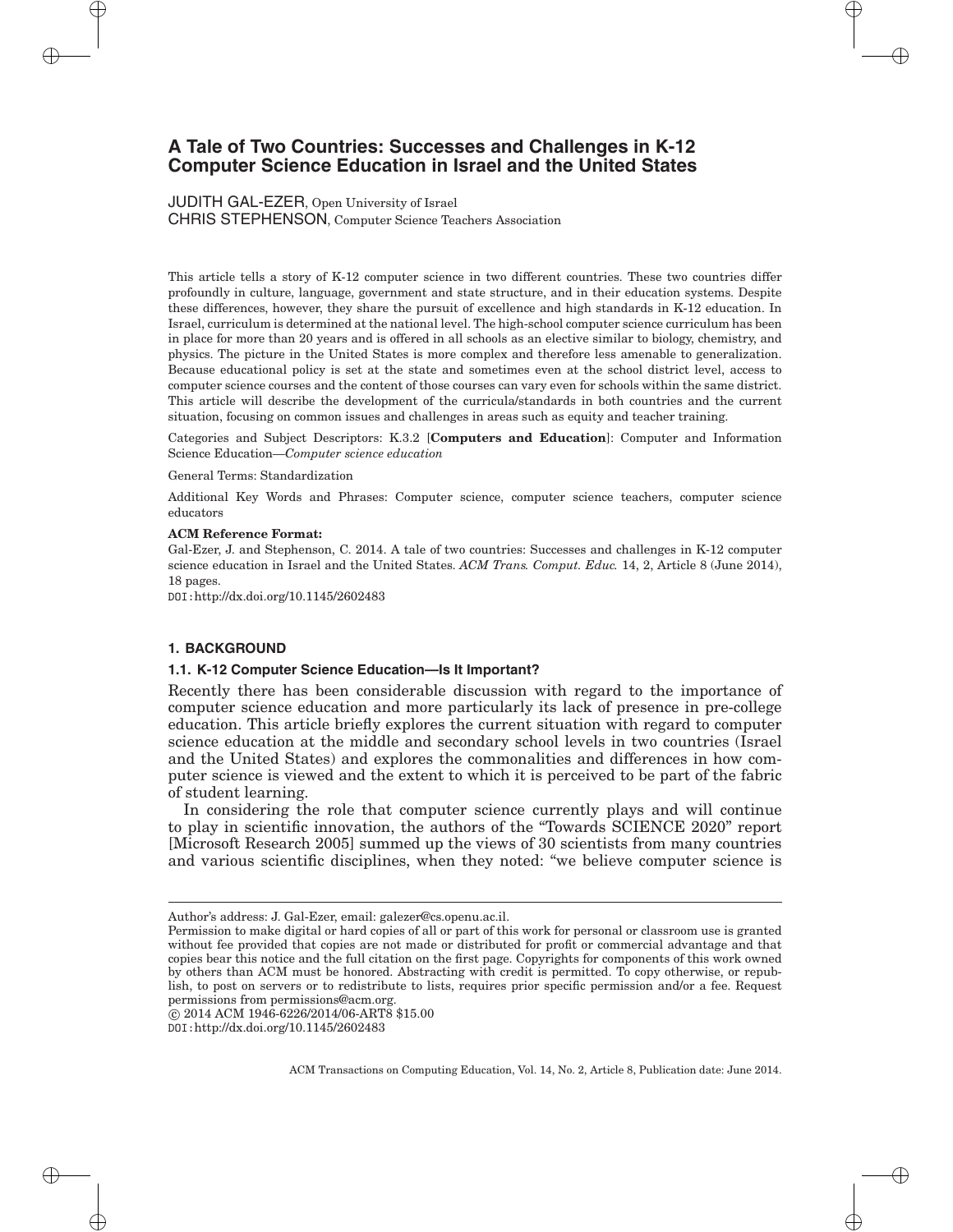poised to become as fundamental to biology as mathematics has become to physics" (p. 8). Although much had been previously written about computer science, the importance of this report is that it indicated a fundamental shift from computers supporting scientists to "do" traditional science to computer science becoming embedded into the very fabric of science and how science is done. In essence this report pointed to a new kind of science.

The report also considered the specific role of computer science in education and pointed to the following critical needs.

- (i) Take far bolder measures to interest children in science and then retain their interest in it and its importance for society.
- (ii) Urgently and dramatically improve the teaching of mathematics and science in schools.
- (iii) Make teaching of computing more than just IT classes and how to use Power Point. Make the *principles* of computer science, such as abstraction and codification, a core part of the science curriculum.

The CSTA K-12 Computer Science Standards [Seehorn et al. 2011] also provide a powerful argument for computer science as a core discipline, noting that a fundamental understanding of its core concepts enables students to be not merely consumers of technology, but innovative creators of computing systems and developers of algorithmic solutions to unsolved problems. Problem solving lies at the heart of computer science. Learning and doing computer science requires students to state problems clearly and unambiguously, write an algorithmic solution for the problem that takes into account all boundary conditions (robustness), determine that the algorithm produces the right answer (correctness), and test that the solution is efficient (complexity considerations). At each step in this process, students are learning core skills that will serve them well in any field in which they choose to study.

Computer science also has powerful links to all other scientific and many humanistic fields. Many, if not most, of today's scientific breakthroughs are enabled through the power of computing and the work of computer scientists. Today's complex problems and solutions require teams with diverse knowledge and skills covering multiple domains, and an understanding of the fundamentals of computer science can enhance critical elements of problem analysis and solution design and implementation [Wing 2006].

The invention of computers in the 20th century has dramatically changed the way we live and work. Computing is now ubiquitous. It facilitates, shapes, and enhances most aspects of our lives. And while it is difficult to predict the future, it is safe to surmise that individuals who do not understand computing or how to harness its power for human good are far more likely to be excluded from its potential benefits. For this reason, many of us in many countries are asking serious questions regarding the teaching of computer science in our public education systems. Are these systems adequately preparing our students to understand and exploit the power of computing or leaving them to be among the exploited?

## **1.2. High School Computer Science Curricula Development: A Brief History**

There has been a considerable activity surrounding university-level computer science curricula, but until recently there has been little focus on rigorous computing at the secondary school level [Tucker et al. 2006]. For many years high school computing has centered on courses in computer literacy or applications, that is, on the use of computers. And when computing has been taught in high schools as a so-called scientific discipline, the emphasis has often been on programming languages and coding.

It is important to note, however, that there have been pioneering works that have focused on actual computer science learning. These include (among others) the ACM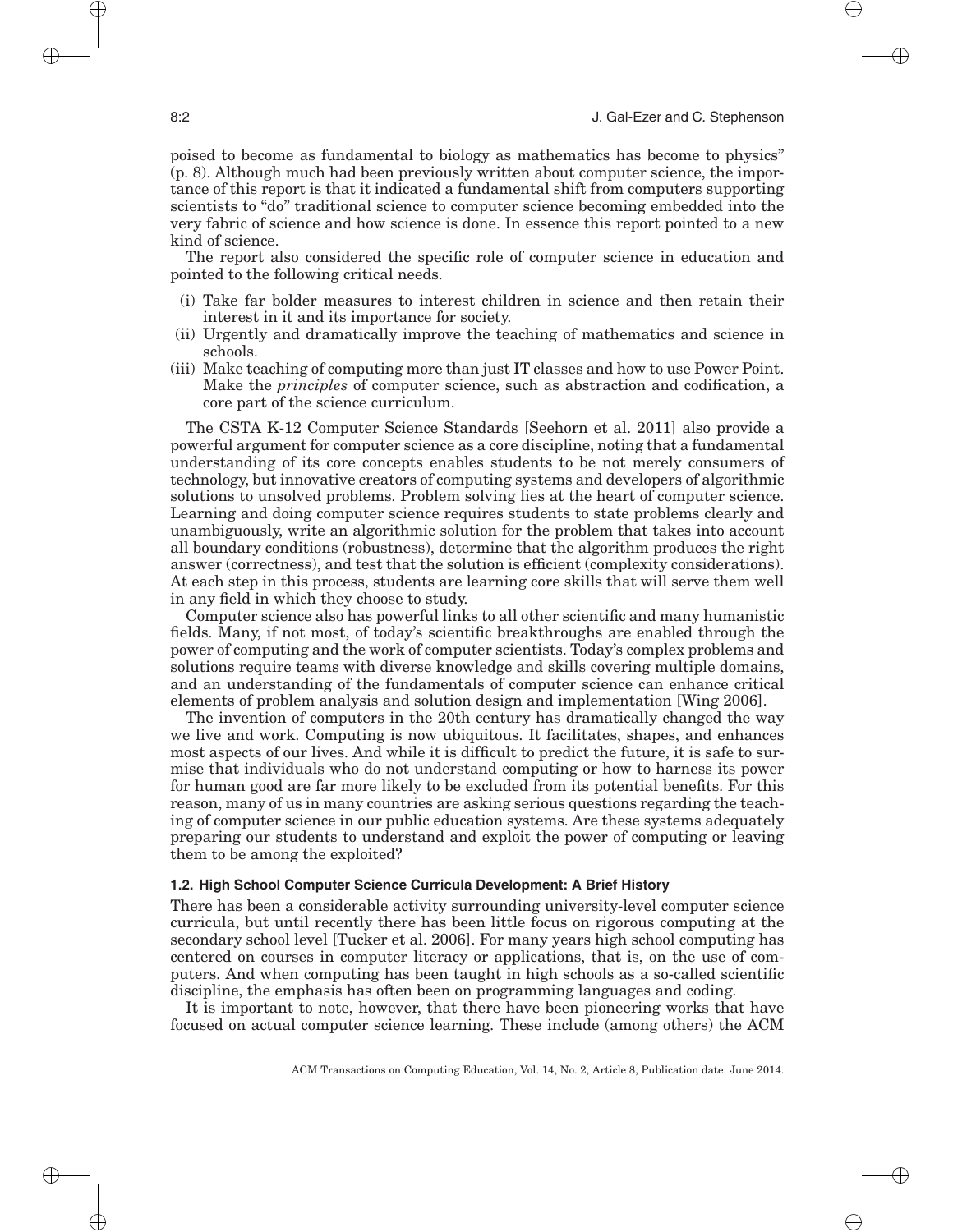Model High School Computer Science Curriculum, published by Merrit et al. [1994] and the publication entitled "A High-School Program in Computer Science" [Gal-Ezer et al. 1995]. In Canada, a comprehensive computer science and computer engineering curriculum was defined and implemented for all secondary schools in Ontario [Province of Ontario Ministry of Education 1999, 2000]. The first edition of ACM's Model Curriculum for K-12 Computer Science was published in 2003 and revised in 2006 [Tucker et al. 2006]. This document made a significant contribution to computer science education in the US by providing practical guidelines for educators and a framework that could be used to integrate computer science fluency and competency throughout primary and secondary schools. When ACM formed the Computer Science Teachers Association in 2004, CSTA took on the task of continually revising and updating these guidelines culminating with the most recent the publication of the CSTA K-12 Computer Science Standards [Seehorn et al. 2011].

More than ten years before the "Towards SCIENCE 2020" report was published [Microsoft Research 2005], the Israeli Ministry of Education professional computer science committee [Gal-Ezer et al. 1995], committed to placing computer science in the high school curriculum on par with physics, chemistry and biology. First published in 1995, the Israeli curriculum has been updated several times by the Ministry of Education professional committee. The most recent revision occurred in 2012. This version was not published in any professional journals or conferences. Recently, however, it has been made available in Hebrew, on the Ministry of Education website [Israeli Ministry of Education 2013]. In 2012 the Israeli Ministry of Education also launched a program to enhance science and technology education. This six-year program covering grades seven through twelve introduces a new computer science curriculum for middle schools [Zur-Bargury, 2012; Zur-Bargury et al. 2012, 2013].

Many other parts of the world, including Europe, the United Kingdom [Burns 2013], New Zealand, and Australia, have also been reviewing and updating their computing standards with a goal of increasing computer science/informatics content and rigor. For example, a recent report entitled "Informatics Education: Europe Cannot Afford to Miss the Boat," by the Informatics Europe and ACM Europe Working Group on Informatics Education [2013, p. 3], noted that "Informatics education, unlike digital literacy education, is sorely lacking in most European countries. . . Not offering appropriate informatics education means that Europe is harming its new generation of citizens, educationally and economically".

Despite shared concerns, there are a variety of approaches towards teaching computer science in schools. In additional to differences in language of instruction and educational contexts, there are also differences in terminology (computer science, computing, informatics) and pedagogical approaches. To address this diversity, the ITiCSE2011 working group produced a basis for a conceptual framework—the Darmstadt Model— that on one hand highlights how varied the situation of computer science education in different countries can be, and on the other hand provides a common basis for discussions by the computer science education community [Hubwieser et al. 2011]. Unfortunately, to date there has been no comprehensive research effort to provide a comparison of high school computer science curricula or their implementation across a variety of countries.

### **2. TWO COUNTRIES—TWO DIFFERENT EDUCATIONAL SYSTEMS**

To understand the approach towards computing education and how a curriculum is designed and implemented in a certain country, it is helpful to have insight into that particular education system. In the following sections we briefly describe the education systems in Israel and the United States.

ACM Transactions on Computing Education, Vol. 14, No. 2, Article 8, Publication date: June 2014.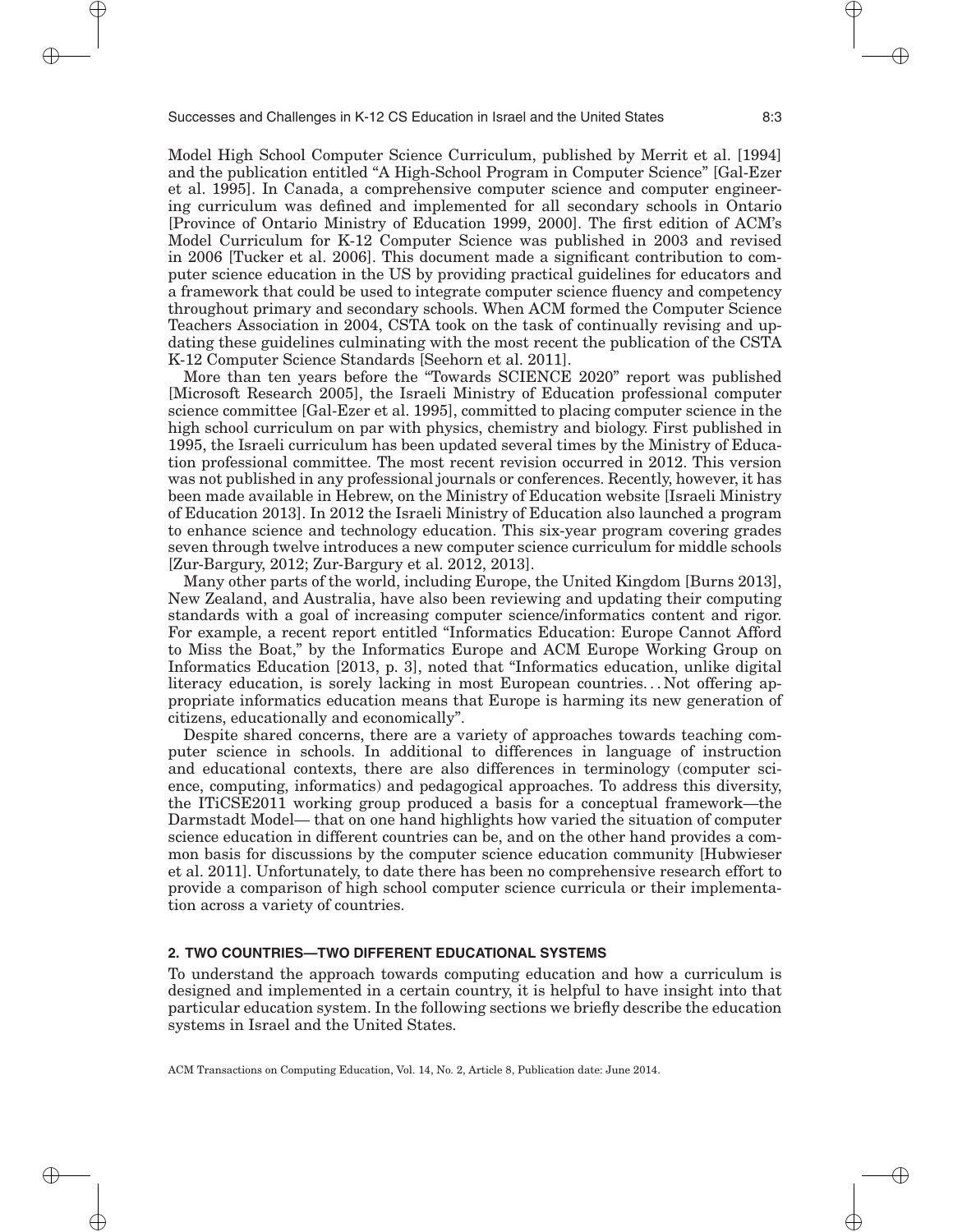### **2.1. Israel**

The Israeli education system is a centralized one. The Ministry of Education determines the educational policy on all levels, from Kindergarten to higher education, and implements this policy with the assistance of professional committees and professional supervisors. The school system is divided into three stages: six years of elementary school (grades 1 through 6), three years of middle school (grades 7 through 9), and three years of high school (grades 10 through 12). The first ten years of education are mandatory. Study material is divided into units of approximately 90 hours; some of the subjects come in various levels, the most common being three-unit and five-unit programs. These two modes differ in quantity and depth and sometimes, as is the case in mathematics, they also differ in content.

The three years of high school culminate in a set of matriculation exams. The exams are based on a core of required subjects, which currently include Hebrew (language and literature), English as a second language, Bible studies, and mathematics. In addition there is an extensive list of electives including physics, chemistry, biology, and courses in humanities and social sciences. The matriculation exams are crucial for admission to most Israeli universities. Some higher education institutions give bonus points for students who successfully complete certain subjects.

## **2.2. The United States**

The US education system is decentralized. Decisions with regard to essential educational matters such as learning standards, curriculum, and teacher certification requirements are distributed across the national, state, and even the district and school level. As a result, education policy is highly inconsistent and the teaching and learning experience can differ markedly from school to school.

Although there are exceptions in some systems, schooling is divided into three stages: elementary or primary school (Kindergarten to grade 5), middle school (grades 6 through 8) and high school (grades 9 through 12). Like many other aspects of public education, the ages for compulsory education differ from state to state, beginning between five and eight years of age (with five being the most common age) and ending between 14 and 18 years of age. Students tend not to specialize at the secondary school level and instead take a combination of required and elective courses. Traditionally the required courses include English, math, physical education, science, and social science.

In most states, students must meet a set of requirements before they can graduate from high school but these requirements vary from state to state and school to school. The requirements can include successful completion of state-level end-ofcourse and end-of-program assessments (exams) as well as the completion of a required set of courses. In some states, for example, students must successfully complete four mathematics and four science courses in order to graduate. The requirements for university admission are equally diverse and do not always match state graduation requirements because individual institutions or even programs within those institutions can set their own admissions guidelines.

Where computer science is concerned, it is fair to say that it has been largely ignored by the public education sector. Instead, responsibility for promoting and supporting the teaching of computer science in schools has fallen almost exclusively to individual researchers and professional associations (such as the International Society for Technology Education in the 1980s and 1990s and CSTA since 2004). Although there are current efforts underway to standardize student learning through programs such as the Common Core State Standards initiative<sup>1</sup>, these efforts are

[<sup>1</sup>http://www.corestandards.org](http://www.corestandards.org)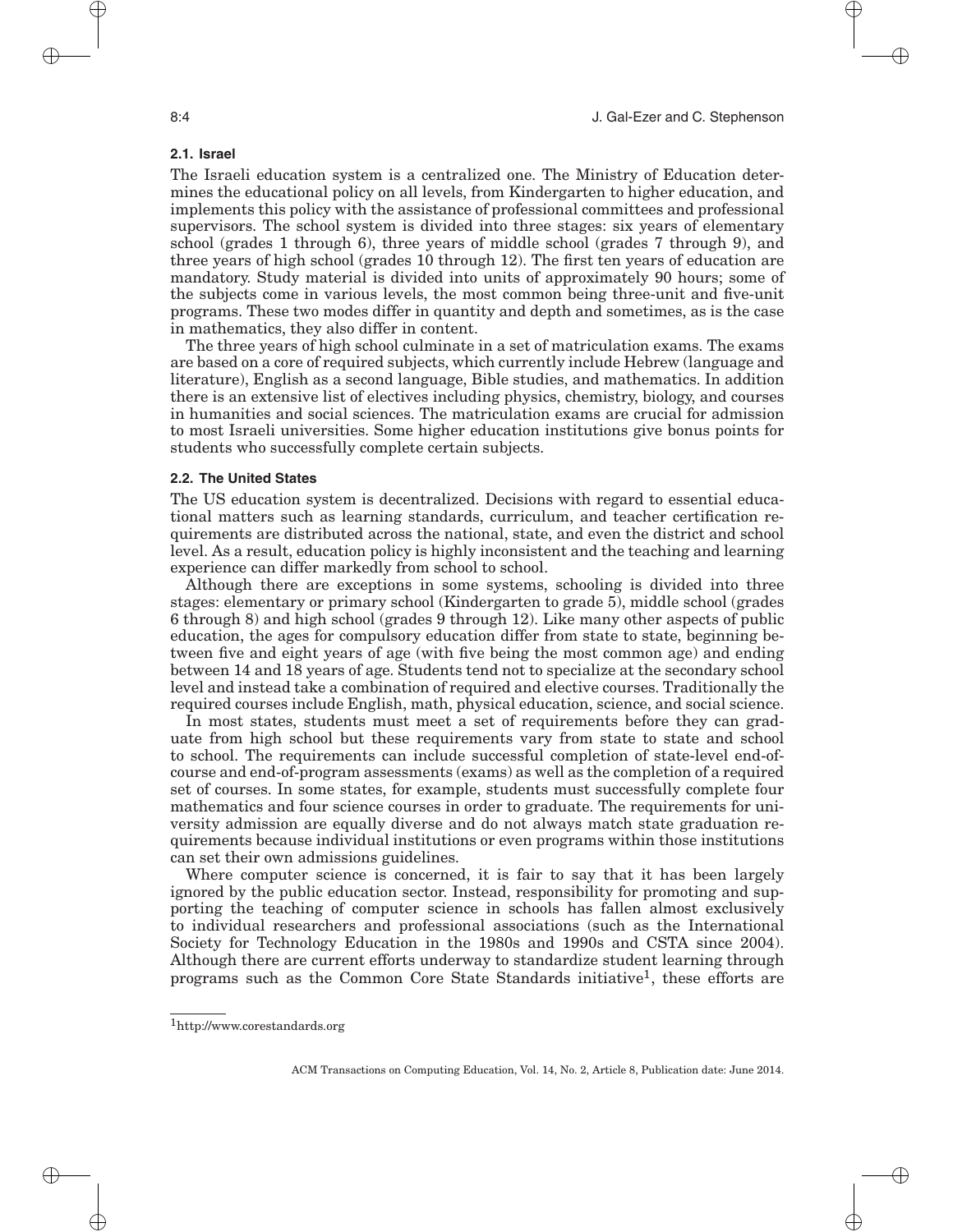almost exclusively focused on so called "core" academic subjects and do not include computer science.

To deal with this lack of consistency in student learning, ACM published the first version of A Model Curriculum for K–12 Computer Science in 2003 and a revised version in 2006 [Tucker et al. 2006]. In 2011, CSTA completed a review and public feedback process for the K-12 standards and published the CSTA K–12 Computer Science Standards [Seehorn et al. 2011]. To support the implementation of these standards, CSTA also created a repository of resources (csta.acm.org) and facilitated professional development (PD) events for teachers.

## **3. K-12 CURRICULUM—PRINCIPLES**

### **3.1. Israel**

Computer science has been an academic subject in Israeli high schools since the mid 1970s. At that time, however, it was not yet a fully accepted scientific subject, few high schools offered computer science courses, and the universities did not consider computer science as important as other sciences taken in high school. The mid-70s curriculum included a detailed course in Basic programming, as well as several elective units. Course material was not always available for the electives and those that were available focused on programming in a specific programming language.

In the late 1980s the Ministry of Education recognized the need to redesign and rewrite the high school computer science curriculum. To accomplish this task, the Ministry appointed a professional committee to design a new computer science curriculum and funded teams consisting of teachers, computer science education researchers, and computer scientists to prepare the course material and assess the curriculum implementation. It was also recognized that many computer science teachers lacked sufficient preparation to ensure the successful implementation of the new curriculum having had no formal education in computer science or computer science pedagogy. The Ministry of Education therefore supported mandatory in-service courses for teachers.

The principles that guided the committee's work in the early 1990s were published in the 1995 paper [Gal-Ezer et al. 1995] and have continued relevance today. They are as follows.

- Computer science is a full-fledged scientific subject. It should be taught in high school on a par with other scientific subjects.
- The program should concentrate on the key concepts and foundations of the field. The main notion to be emphasized throughout the program is that of an algorithmic problem, and an algorithm as a solution thereof. To some extent, the more general notion of a system, and the accompanying principles of modularization and abstraction should also be discussed. Other topics are to be viewed as building upon these.
- Two different programs are needed, one for three units and one for five.<sup>2</sup> The first should be designed for students with only a general interest in computer science, and the second program (being deeper and broader) should be designed for students with a deeper interest in computer science. However, the design of the three-unit program should take into account that for many students this might be the only exposure to computer science, so that some attempt at comprehensive coverage should be made.
- Each of the two programs should have required units and electives. While the entire program should consist of central and important topics, some of these are

 ${}^{2}$ As mentioned each of the scientific subjects taken in high school comes in two versions, a three-unit version and a five-unit version.

ACM Transactions on Computing Education, Vol. 14, No. 2, Article 8, Publication date: June 2014.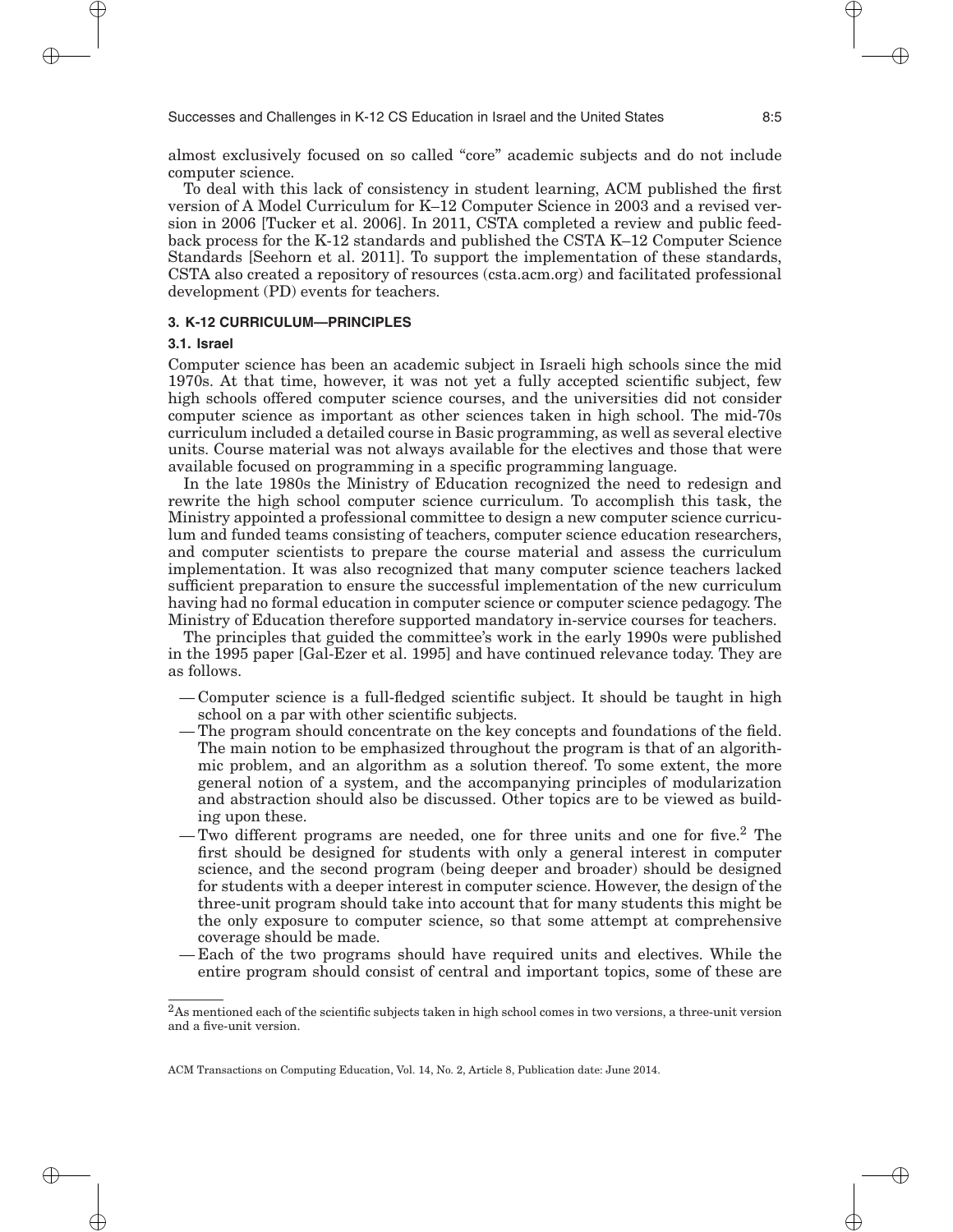less crucial than others and can be made elective. Moreover, variance and flexibility is important for its own sake.

- Conceptual and experimental issues should be interwoven throughout the program. The word "conceptual" here does not mean 'impractical'. It refers to subjects that are taught in the classroom, rather than in the laboratory. This two-track approach, which we dubbed the "zipper principle", is one of the salient points of our program.
- Two quite different programming paradigms should ideally be taught. It is highly recommended that a student should learn a "mother tongue" first, but then, on a more humble scale, be introduced to another language, of radically different nature, that suggests alternative ways of algorithmic thinking. This emphasizes the fact that algorithmics is the central subject of study.
- A well-equipped and well-maintained computer laboratory is mandatory. This is the responsibility of the school system, and entails setting things up to support laboratory sessions and adequate individual "screen-time" for students.
- New course material must be written for all parts of the program. The teams that are to prepare the courseware must have "real" computer scientists on board, as well as computer science high-school teachers and researchers in computer science education.
- Teachers certified to teach the subject must have adequate formal computer science education. An undergraduate degree in computer science is a mandatory requirement, as is formal teacher training.

To address the decrease in the number of students taking matriculation exams with an emphasis on the sciences, the Ministry of Education launched a study program that placed more focus on the sciences including computer science, beginning in the seventh grade. In 2011, this new focus motivated the development of a new science and technology study program for grades 7 through 12 that resulted in a new computer science curriculum for grades 7 through 9. This curriculum is still in a pilot stage [Zur-Bargury 2012]. The middle school curriculum reflects the following principles.

- The program should provide the students with a set of basic concepts of computer science.
- The program should provide basic concepts in logical thinking and algorithmic thinking.
- The programming environment for the first year should be translatable to different natural languages easily.
- The programming environment should be free of charge (if possible), easy to use and graphically appealing.
- At least two different environments should be taught.
- The program needs to motivate the students to be active learners.
- Alternative, unique and innovative students' assessment techniques will be applied.

Over the last 20 years the computer science high school curriculum has undergone many revisions and in the last two years it was profoundly rewritten, but the guiding principles have remained the same.

Although it is beyond the scope of this article, Israeli high schools also offer a software engineering track. Students taking this track study an additional five units culminating in a large project. This track has also offers alternative courses such as such as graphics, cyber, mobile programming, and more. Only a few hundred students choose to take this track.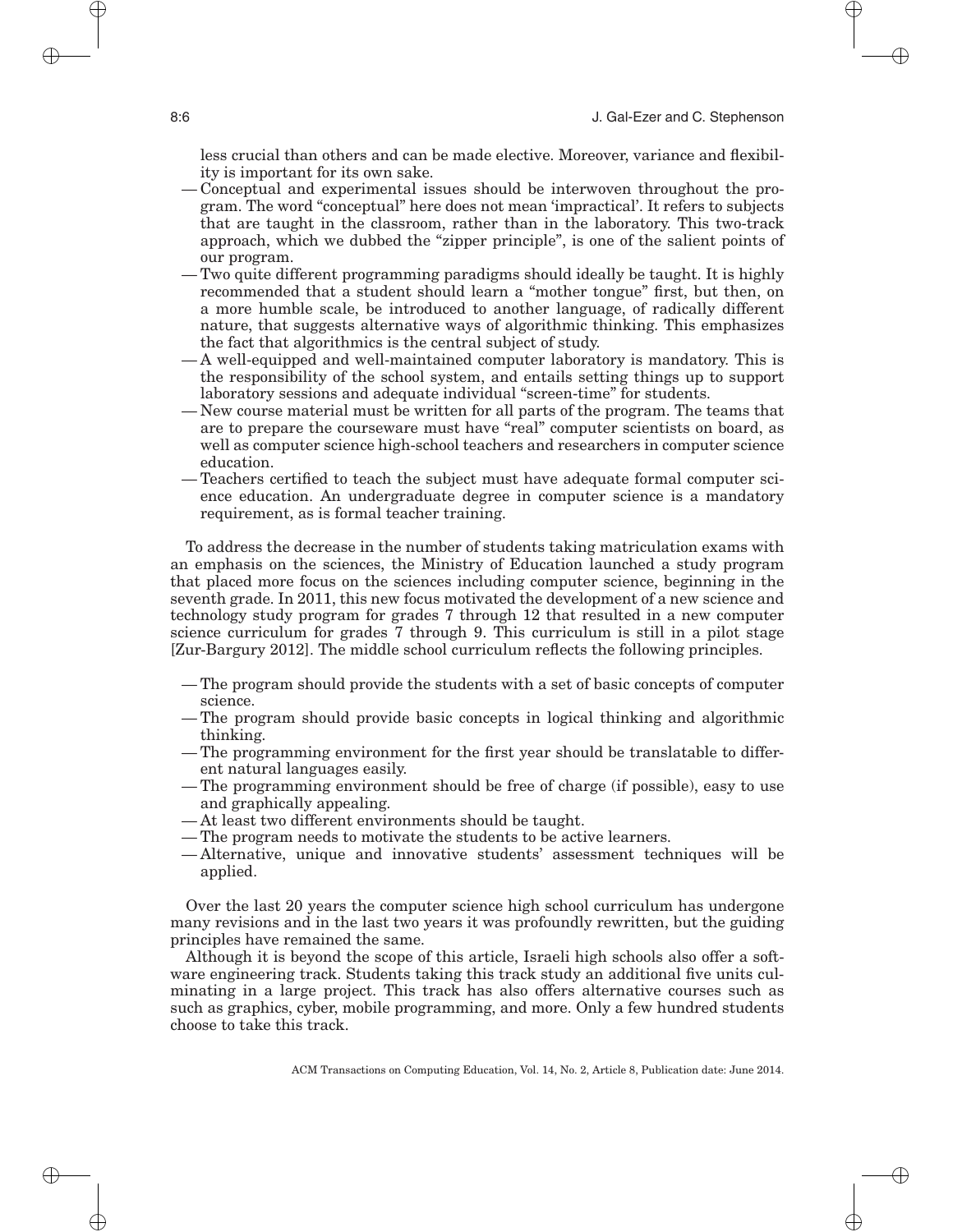It is important to note that the curriculum, however, is only one aspect of ensuring rigorous and widespread computer science education. As Hazzan et al. [2008] noted, there are four essential elements for success:

- (1) a well-established curriculum;
- (2) a formal requirement for a mandatory computer science teacher certification;
- (3) preparation study programs for pre-service and in-service teachers offered by universities and colleges; and
- (4) an energetic researchers community.

These four elements are important for success. To keep up with developments in computer science and in pedagogy, the curricula must be regularly revised and rewritten. And like teachers in other scientific disciplines, computer science teachers must have a formal education in computer science and those who do not must receive professional development (best implemented by organizations or educational institutions that focus exclusively on supporting computer science classroom teachers).

Teacher preparation programs must also be in place to ensure that new teachers are adequately prepared. Shulman [1986] and Wilson et al. [1987] argued that teachers require several types of knowledge. For computer science teachers, these include content knowledge, knowledge of other disciplines in which computer science is used, knowledge of learners, knowledge of educational aims, and general pedagogical knowledge. In addition, teacher preparation and certification programs should concentrate on three critical domains: subject matter knowledge, pedagogical content knowledge, and curricular knowledge. As Gal-Ezer and Zur [2007] note, the preparation study programs offered by Israeli institutions follow these recommendations.

Researchers also play an important role in maintaining the effectiveness and relevance of computer science teaching and learning. A dedicated research community can provide critical feedback and recommendations on implementation and assessment, and can explore the difficulties inherent in teaching and learning the basic concepts of the discipline. The Israeli computer science education research community has fulfilled this role by conducting and publishing critical research at all stages of the curriculum development and implementation.

## **3.2. The United States**

Recently, the education system in the US has come under increasing criticism for its failure to teach computer science, especially at the secondary level. A report released by ACM and CSTA called "Running on Empty: The Failure to Teach Computer Science in the Digital Age" [Wilson et al. 2010], for example, exposed the lack of coverage of core computer science concepts in state-level student learning standards across the country, leading the authors to conclude the following.

Computer science education in K–12 is vital, but without specific intervention at all levels of government to make it stand on its own within the K–12 education landscape it will continue to fade from our schools. This will not only hurt the field of computing but also all the fields that depend on innovations that originate in computing. If we are to remain competitive in the global, high-tech marketplace of the 21st Century, we much revitalize computer science education in K–12 and make it part of the core curriculum for all students. [Wilson et al. 2010, p. 45]

As previously noted, in the absence of common national or state learning standards for computer science, the CSTA K-12 Computer Science Standards [Seehorn et al. 2011] have become the de facto national standards, attempting to define what students should know and be able to do at a given level of study. These standards grow from a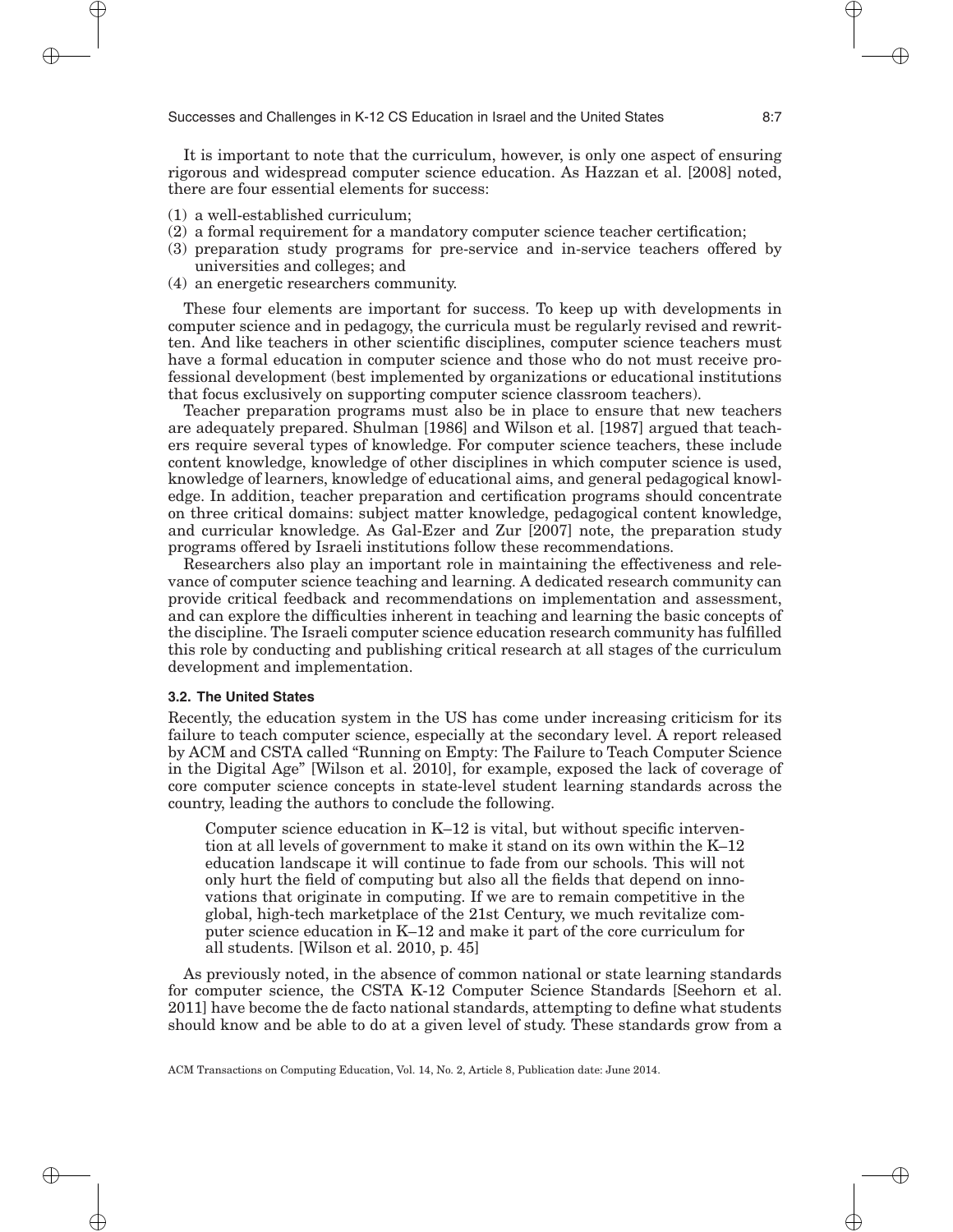foundational perspective that computer science is an intellectually important scientific discipline, that it teaches problem solving, and that a fundamental understanding of computer science enables students to be both educated consumers of technology and innovative creators capable of designing computing systems to improve the quality of life for all people.

The CSTA standards organize student learning using a three-level model that focuses on fundamental concepts. According to the authors, the general goals for the standards are as follows.

- The curriculum should prepare students to understand the nature of computer science and its place in the modern world.
- Students should understand that computer science interweaves concepts and skills.
- Students should be able to use computer science skills (especially computational thinking) in their problem-solving activities in other subjects.
- The computer science standards should complement Information Technology and Advanced Placement computer science curricula in schools where they are currently offered.

(The College Board's Advanced Placement program is similar to the International Baccalaureate and allows students to receive credit or placement in some postsecondary institutions for courses and exams successfully completed in high school.)

The standards include a set of five strands or themes of learning that run across all schooling levels and thorough out the individual secondary school courses. The strands are: computational thinking, collaboration, computing practice and programming, and community, global and ethical impacts. The learning outcomes at the elementary level are intended to be incorporated into cross-disciplinary learning activities. In middle school, they can be taught either in an interdisciplinary manner or in distinct courses. At the secondary level, CSTA organizes the standards into three distinct frameworks: Computer Science in the Modern World, Computer Science Concepts and Practices, and Topics in Computer Science.

## **4. K–12 CURRICULUM—CONTENT**

## **4.1. Israel**

As mentioned previously, in Israel, high school subjects can be studied at various levels. The detailed Israel computer science high school curriculum is published in two main articles [Gal-Ezer et al. 1995; Gal-Ezer and Harel 1999]. As these articles describe, most common are the three-unit and five-unit programs, which differ in the amount of material and conceptual depth. The three-unit program typically requires three weekly hours throughout the three high school years, while the five-unit program requires five weekly hours (one unit requires approximately one weekly hour and a total of 90 hours). The curriculum is constructed from the following modules.

- *Fundamentals of CS 1 and 2*. These two units provide the foundation for the entire program. The units introduce the concept of algorithms and how to apply them in a programming language (originally Pascal, now Java).
- *Second Paradigm*. One unit. This module introduces a different perspective for addressing algorithmic problems. It has a few alternatives including a different programming paradigm such as Logic programming, or a more application-focused perspective such as computer graphics or management information systems.
- *Data Structures*. (originally titled Software Design), One unit. This unit concentrates on data structures and complements the Fundamentals units.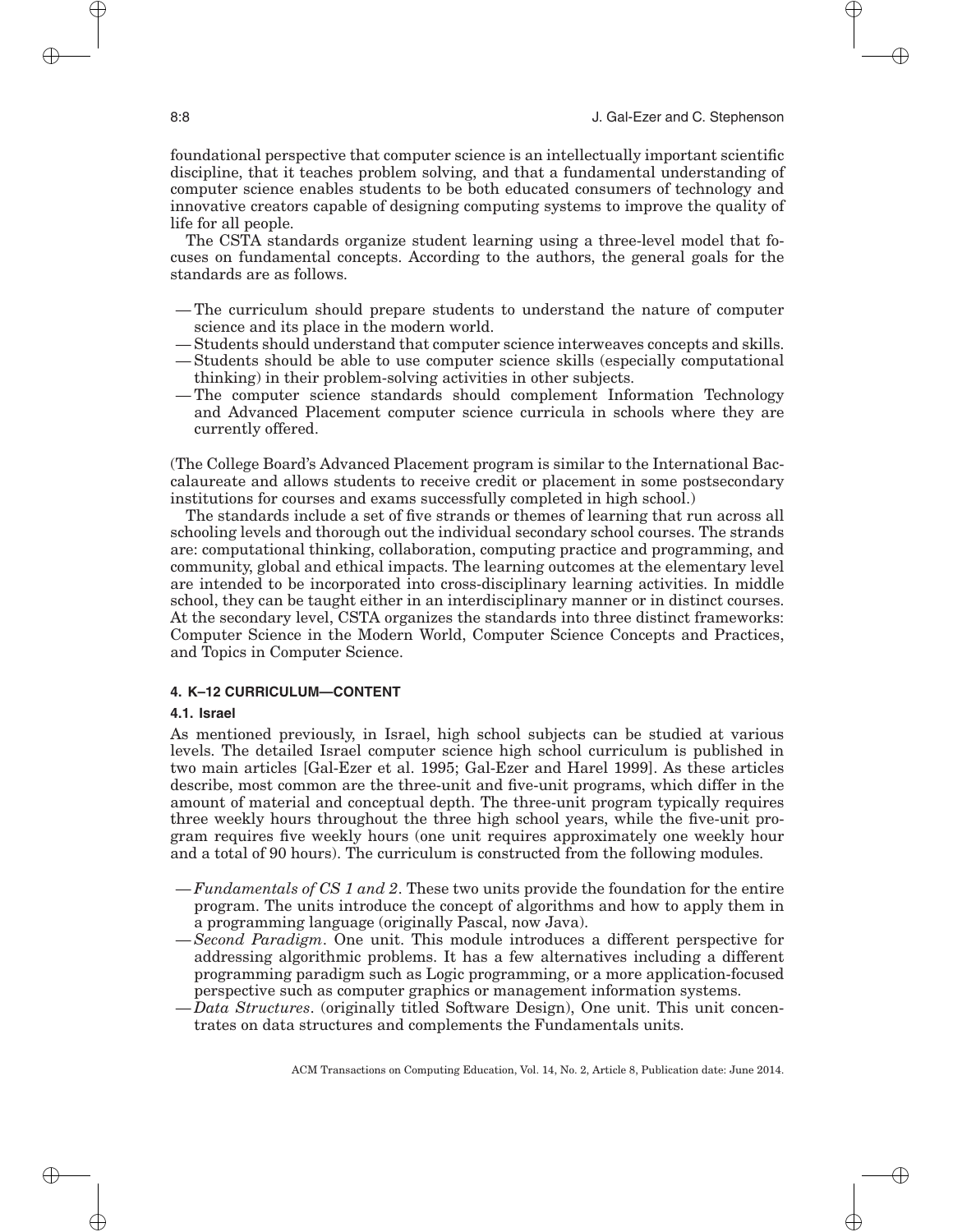| <b>Topics</b>                | 2005      | 2013 |
|------------------------------|-----------|------|
| Programming                  | 68%       | 81%  |
| Problem Solving              | <b>NA</b> | 78%  |
| Ethics and Social Issues     | 56%       | 55%  |
| Hardware                     | 60%       | 47%  |
| Graphics                     | 46%       | 45%  |
| Web Development              | 43%       | 33%  |
| <b>Computer Security</b>     | 14%       | 33%  |
| Game Programming             | <b>NA</b> | 42%  |
| <b>Productivity Software</b> | <b>NA</b> | 23%  |
| Databases                    | 35%       | 23%  |
| <b>Networks</b>              | 21%       | 19%  |
| Logic                        | 11%       | 17%  |
| Other                        | 27        | 10%  |

Table I. Reported Content in Introductory High School Course

— *Theory*. One unit. This unit exposes students to the theoretical aspects of the discipline and provides students a choice of alternatives including a computational models unit.

The two first units are mandatory for both the three-unit and five-unit models. The students who opt for the three-unit option are typically students who are less interested in pursuing computer science as a career. Students who wish to study computer science in more depth with the possible goal of a career in this area typically take the five-unit option that includes a fourth unit on data structures and a fifth unit on theoretical aspects of computing. All of the units except the theoretical unit interweave conceptual and experimental issues (the zipper principle).

### **4.2. The United States**

In the United States, there is no national curriculum and so schools may offer a wide variety of computer science courses or no computer science courses at all. In addition, the content of the courses offered can vary significantly, especially those offered at the introductory level.

Since 2005, CSTA has been tracking high school computer science education through a series of surveys it issues every two years [CSTA 2005, 2007, 2009, 2011, 2013]. Although these surveys have an internal bias given that schools offering computer science courses are more likely to self-report, they still provide an interesting picture of the content of introductory computer science courses over the years. As Table I shows, the survey results from 2005 and 2013 for introductory computer courses in high school indicate the introduction of new content areas and a shift towards a greater focus on programming and problem solving.

The situation is similar for more advanced courses, with the exception of the current Advanced Placement Computer Science A course. Advanced Placement courses are intended to cover the "information, skills, and assignments found in the corresponding college course" [College Board 2013a] and culminate in a final exam. The current course focuses on object-oriented program design, implementation, analysis, standard algorithms, and computing in context and is taught exclusively in Java. Work is currently under way on a new course entitled "Computer Science Principles" which is expected to be offered in schools as an Advanced Placement course in the 2016–17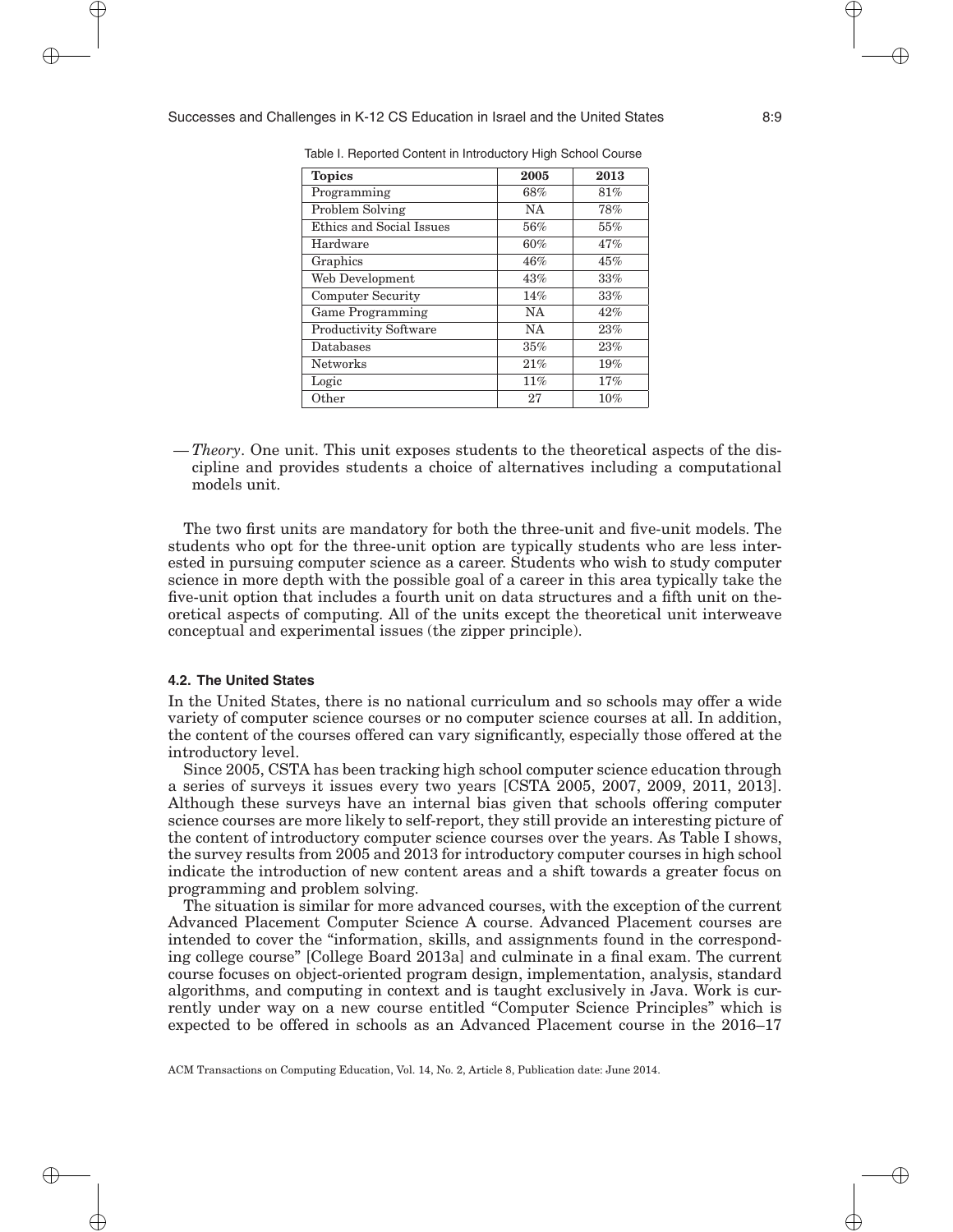school year. This new course will be language agnostic and will focus on the so-called seven Big Ideas of Computer science [College Board 2013b]. These are the following.

- (1) *Creativity*. Computing is a creative activity. Students should understand that computer science interweaves concepts and skills.
- (2) *Abstraction*. Abstraction reduces information and detail to focus on relevant concepts
- (3) *Data*. Data and Information facilitate the creation of knowledge.
- (4) *Algorithms*. Algorithms are used to develop and express solutions to computational problems.
- (5) *Programming*. Programming enables problem soling, human expression, and creation of knowledge.
- (6) Internet. The Internet pervades modern computing.
- (7) Impact. Computing has global impact.

## **5. IMPLEMENTATION: MIDDLE AND HIGH SCHOOL**

Setting standards and designing curricula are only the beginning of a long and challenging process of ensuring continual improvement in computer science education. In the following sections we try to highlight/describe a few milestones on this road.

## **5.1. Israel**

5.1.1. Middle School. Israel is only now beginning to address computer science education in middle school. To date, the Ministry of Education has not developed a formal national computer science curriculum for this level (primarily for funding reasons) and as a result, computer science is taught in middle school on a voluntarily base (if a computer science teacher is available). In 2011, however, the Ministry of Education launched a new study program emphasizing science education. The program, called STEP–Science and Technology Excellence Program—begins in the seventh grade [Zur-Bargury 2012; Zur-Bargury et al. 2012, 2013]. In this science-motivated program, computer science, physics, biology, and chemistry play the same role, thus it was necessary to prepare a computer science middle-school curriculum. This middle-school program has been implemented in a stepwise fashion, beginning with 30 seventh grade classes and 832 students. Currently, there are 208 seventh grade classes, 181 eighth grade classes, and 26 ninth grade classes participating.

Despite a gradual implementation, the project encountered serious difficulties in assigning teachers. Experienced computer science high-school teachers were not always adept at teaching the younger seventh grade students. New teachers with less experience often concentrated on the technical level and could not cope with algorithmics and so teacher pre-service and in-service and workshops were critically important. The designers are continuing to assess and improve the curriculum as it will likely continue to evolve. (The current version is available, in Hebrew, on the Ministry of Education's website [Israeli Ministry of Education 2013]).

5.1.2. High School. The Israeli high school computer science curriculum was first implemented in 1995 and has been continually revised since that time. The early updates focused primarily on changing programming languages (from Pascal using a procedural paradigm to C, then  $C_{++}$ , and finally to Java). While these updates were only technical, in the last two years, a more profound paradigm shift has occurred which integrates object oriented thinking from the beginning. In addition, the updated curriculum has been designed to more effectively interweave the theoretical and practical aspects of computer science from the very beginning of the two first units of study (*Fundamentals*).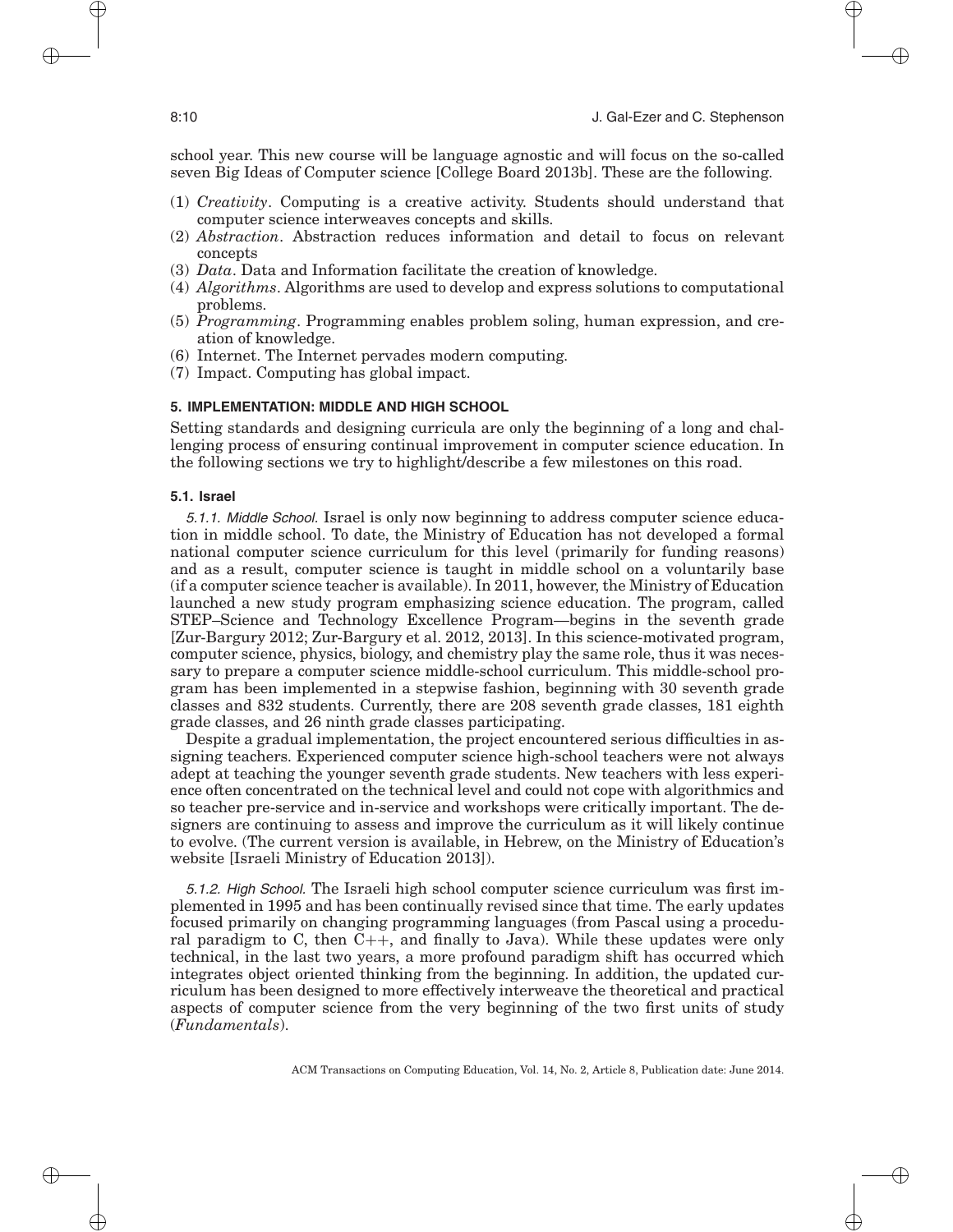Since its inception, the computer science curriculum in Israel has been the focus of a large body of research conducted by the members of the implementation committee, educational researchers, and the teacher community. The results of these efforts can be found in the work of many researchers including Gal-Ezer and Zeldes [2000], Armoni et al. [2005a, 2005b, 2006], and Meerbaum-Salant and Hazzan [2008].

The Israel National Center for Computer Science Teachers (established by the Ministry of Education as a professional community for computer science teachers) has also played a major role in the implementation process. This center was given the responsibility and funding to provide much-needed in-service workshops to assist the teachers to cope with these curriculum changes and this work has been carried out very successfully.

## **5.2. The United States**

Because the teaching of computer science differs greatly from state to state and even from school to school, it is not possible to generalize with regard to teaching procedures, course contents, and assessments and to date there is no research available which examines these issues on a national basis. The CSTA standards document, however, sets forth a series of broad themes from which the reader may draw some inferences about underlying learning goals. These themes include: the intellectual importance of computer science, its potential for teaching problem-solving, and the ways in which computer science links to and supports other disciplines. The document also highlights the potential for computer science to engage all students and sets forth a number of equitable practices intended to connect students with the curriculum. These include the following.

- All students should have access to rigorous and culturally meaningful computer science and be held to high expectations for interacting with the curriculum.
- Diverse experiences, beliefs, and ways of knowing computer science should be acknowledged, incorporated, and celebrated in the classroom.
- The integration of different interpretations, strategies, and solutions that are computationally sound enhance classroom discussions and deepen understandings.
- The resources needed for teaching and learning computer science should be equitably allocated across groups of students, classrooms, and schools.
- Classroom learning communities should foster an environment in which all students are listened to, respected, and viewed as valuable contributors to the learning process.

Ongoing teacher reflection about belief systems, assumptions, and biases support the development of equitable teaching practices.

5.2.1. Middle School. A CSTA document entitled "Computer Science in K–8: Building a Strong Foundation" [CSTA 2012, p. i] indicated a "growing interest in computer science education at the elementary and middle school level" and noted that this interest seemed to be linked to "a growing awareness of the need for computational thinking skills for all students and the importance of embedding this learning throughout the school experience". This new focus on computational thinking has been further supported by an educational programming renaissance that has led to the development of new computer science teaching tools (for example Alice, AgentSheet, Blockly, Kodu, and Scratch) and paradigms specifically aimed at engaging a broader diversity of students in hands-on learning. Despite these improvements, the teaching of computer science in middle school remains spotty and inconsistent. While a small number of middle schools provide computer science classes, more often students access computer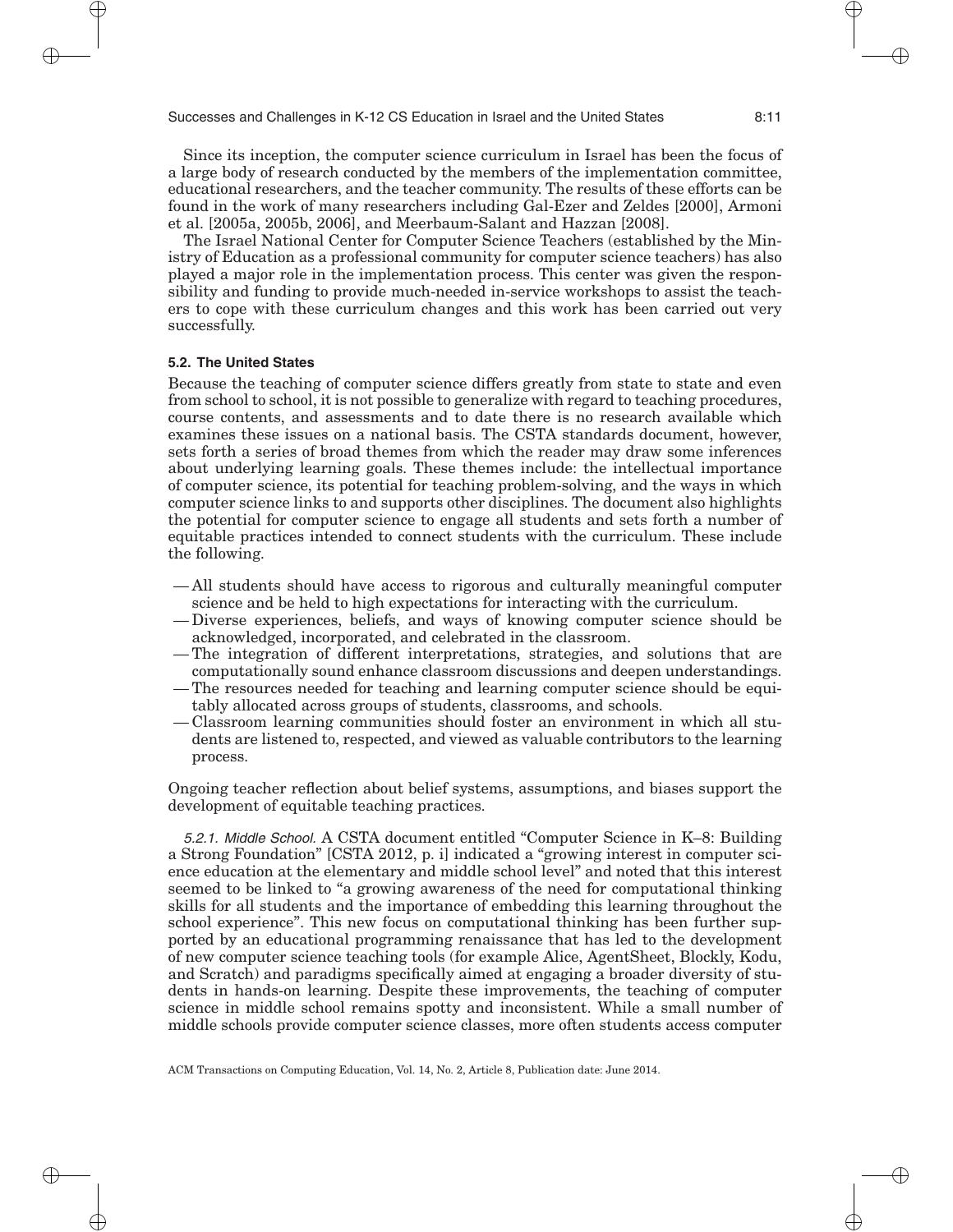| Programming Language | Percentage |
|----------------------|------------|
| Java                 | 49%        |
| Scratch              | 34%        |
| Alice                | 30%        |
| Visual Basic         | $30\%$     |
| $C++$ or $C#$        | 18%        |
| JavaScript           | 15%        |
| Python               | 14%        |
| AppInventor          | 13%        |
| Greenfoot            | 6%         |
| HTML                 | 4%         |
| Game Maker           | 3%         |
| Jeroo                | 2%         |

Table II. High School Programming Language Use

science knowledge through extra-curricular activities such as after-school clubs and community programs.

5.2.2. High School. The CSTA survey results [CSTA 2005, 2007, 2009, 2011, 2013] indicate the place computer science has at the secondary school level. As of 2013, 74% of respondents indicated that their school offered an introductory level computer science course. This is a significant increase from 2011 and 2009 where the results were 69% and 65% respectively. The 2013 results indicated a similar increase in the number of schools offering an Advanced Placement computer science course, to 46% of respondents from 36% in 2011 and 27% in 2009.

In most schools, there is no computer science department. Rather, computer science is seen as a subprogram of mathematics, business, or career and technology education. The courses also vary widely from school to school, with most introductory courses including elements of programming, problem solving, ethical and social issues, graphics, web development, and applications. They also use a variety of programming languages. In 2013, for example, the respondents indicated use of numerous different languages for their introductory courses as shown in Table II.

While high-school computer science education continues to evolve there are still profound challenges in making rigorous computer science courses available to all students in all schools and ensuring that teachers are adequately prepared to teach these courses.

## **6. TEACHERS—THE CORNERSTONE**

As the critical conveyors of knowledge to students teachers play an essential role in the implementation of any new curriculum. For this reason it is important to consider the preparation of teachers when comparing computer science education in different countries.

## **6.1. The United States**

As might be expected, the absence of computer science from the list of "core academic courses" and the wildly varying state-level learning standards has also created a patchwork of policies and implementations with regard to teacher certification. As a new report entitled "Bugs in the System: Computer Science Teacher Education in the US" [Phillips and Stephenson 2013, p. 4] indicates, current computer science teacher certification in the US is: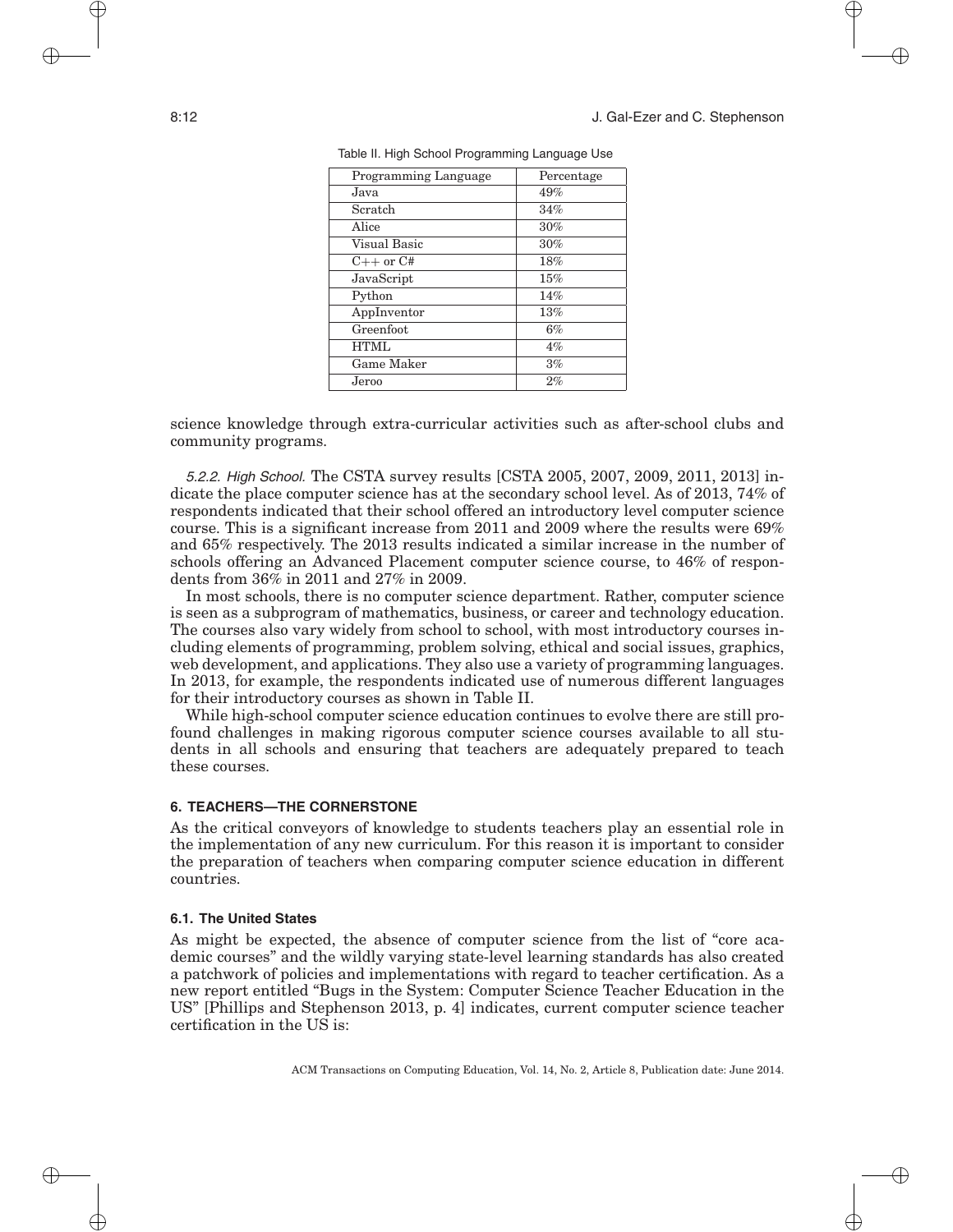a deeply flawed system, typified by confusion about Computer Science as a discipline, a dearth of clear and relevant certification/licensure requirements, and a profound lack of agreement (or perhaps understanding) about what teachers should know and understand in order to be exemplary Computer Science teachers.

According to this report, education policy makers, administrators, and teachers are deeply confused about the computer science teacher certification requirements in their schools, districts, and states. Where any certification requirements exist, they often require computer science teachers to receive their primary teacher certification in some discipline other than computer science and then meet additional requirements to receive a supplemental computer science endorsement. In addition, both the original and the supplemental requirements may have only a tangential connection to the content of computer science learning or may have requirements (such as successful completion of a computer science methods course) that cannot be met within the state teacher preparation system.

And once teachers do qualify to teach computer science in schools, it can be very difficult for them to access the discipline-specific, classroom-relevant professional development they need to keep their content and pedagogical knowledge current. This however, is one area that has shown enormous improvement in the last three years. Thanks to generous funding from the National Science Foundation (most specifically the Broadening Participation in Computing and Computing Education for the 21st Century programs), from industry leaders such as Google and Oracle, and from CSTA, access to high quality professional development for K-12 computer science teachers has increased enormously. In 2013, the National Science Foundation's Broadening Participation in Computing and Computing Education for the 21st century programs are funding more than 20 professional development programs for computer science teachers, most involving face-to-face workshops, as well as year-long access to follow-on PD opportunities, online resources, and an online community of practice. In 2013, Google funded 58 U.S. workshops through its CS4HS program and CSTA partnered with Oracle to offer 30 workshops for teachers at CSTA regional chapters across the country.

#### **6.2. Israel**

The situation in Israel is somewhat different. From the very beginning, the committee that put together the curriculum was adamant that computer science teachers should have at least a Bachelor's degree in computer science and should complete a computer science teachers' preparation study program. Several teacher certification programs were initiated to help current and future teachers meet these requirements by upgrading their computer science knowledge and skills [Gal-Ezer and Harel 1998; Hazzan et al. 2010, 2011]. These programs included study programs, workshops, and new guidelines all intended to assist teachers in addressing the content and pedagogical challenges they faced. The Center for Teachers was also charged with providing professional development and support for ongoing improvements through pre-service and in-service workshops and annual conferences, and with building a strong community of practice.

Teachers in Israel have always been at the heart of activities such as material development and curriculum updates in response to changes in programming language and pedagogy. This inclusion stems from the belief that successful implementation of new materials and practice is only possible with the expertise and cooperation of teachers. At least two teachers have always been, and still are, members of the professional committee responsible for ongoing revisions to the computer science curriculum.

ACM Transactions on Computing Education, Vol. 14, No. 2, Article 8, Publication date: June 2014.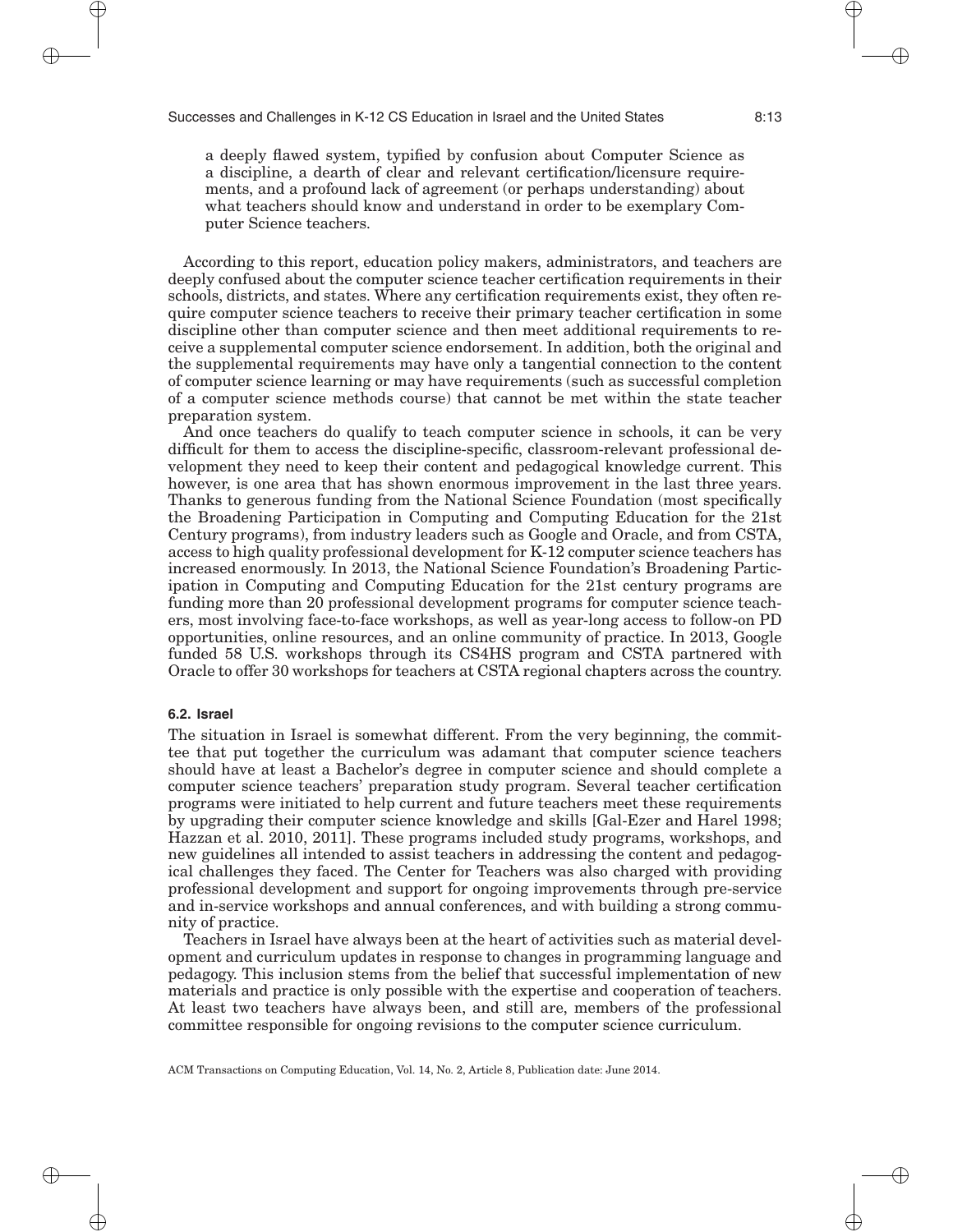### **7. EQUITY—THE GRAND CHALLENGE**

While the forms it takes in many countries may differ, the under-representation of some part of the population in computer science education and in industry is a problem that many countries share. As Prey and Weaver [2013] noted, this underrepresentation is deeply concerning because "a lack of diverse perspectives will inhibit innovation, productivity, and competitiveness" (p. 22). While it is beyond the scope of this article to detail the large body of research on the equity issues in computer science education and the workplace, it is worth noting that this challenge is wide spread and very difficult to overcome.

Much of the current research focuses on two distinct strategies or approaches. The first approach centers on making changes to the curriculum, classroom environment, and pedagogy to make computer science more appealing to the specific target audience (women or underrepresented student populations). The second approach focuses on improving all of these aspects of learning without a specific target audience in mind, in the belief that a rising tide will lift all boats [Frieze et al. 2006].

In the U.S. education system, the primary equity challenge stems from a critical underrepresentation of young women, African American, and Latino students. In 2008, researchers from the UCLA laid out a vision of pernicious inequities in their groundbreaking work "Stuck in the Shallow End: Education, Race, and Computing" [Margolis et al. 2008], clearly demonstrating that access to rigorous computer science education remains almost exclusive to wealthy white schools and that computer science knowledge has become a privileged commodity within the U.S. education system. The results of the annual Advanced Placement exams also provided a picture of student participation in rigorous academic computer science courses in the country. According the College Board report on the 2011–2012 school year [College Board 2012], only 19% of the writers of the Computer Science exam were female, 0.3% were American Indian/Alaska Native, 4.5% were African American/Black, and 8.4% were Hispanic/Latino/a. Over the last ten years, many institutions and organizations have worked both independently and collectively, at all levels, and in both formal (in-school) and informal (extra-curricular) education venues to address this problem. Success, as the Advanced Placement figures clearly demonstrate, has been illusive.

One possible solution to the US, equity challenges lies in some recent research conducted by CSTA and the National Research Center for College and University Admissions [CSTA 2013]. Data collected from student surveys indicated that both female and minority students were far more likely to take computer science courses when they could count one of these courses toward state graduation requirements. One might extrapolate from this that increasing the number of US states that allow computer science to count as a graduation requirement could significantly improve the likelihood that schools would make these courses available and that more students would take them. As of September 2013, only 13 states and the District of Columbia counted computer science as a math, science, or computer science graduation credit but efforts are underway to increase this number in many states [Phillips and Stephenson 2013] and it will be interesting to see whether this policy change will impact the number of students studying computer science in specific states and nationally.

In Israel, most of the work on equity issues has focused on the underrepresentation of young women in computer science, particularly their absence from high school computer science classes. Gal-Ezer, Vilner, and Zur [2008] described data published by the Israeli Bureau of Statistics IBS [Israeli Central Bureau of Statistics 2013] (see Table III) that clearly demonstrated that there is disproportionate participation of male and female students in high school computer science courses and that the average grades are even slightly better for women.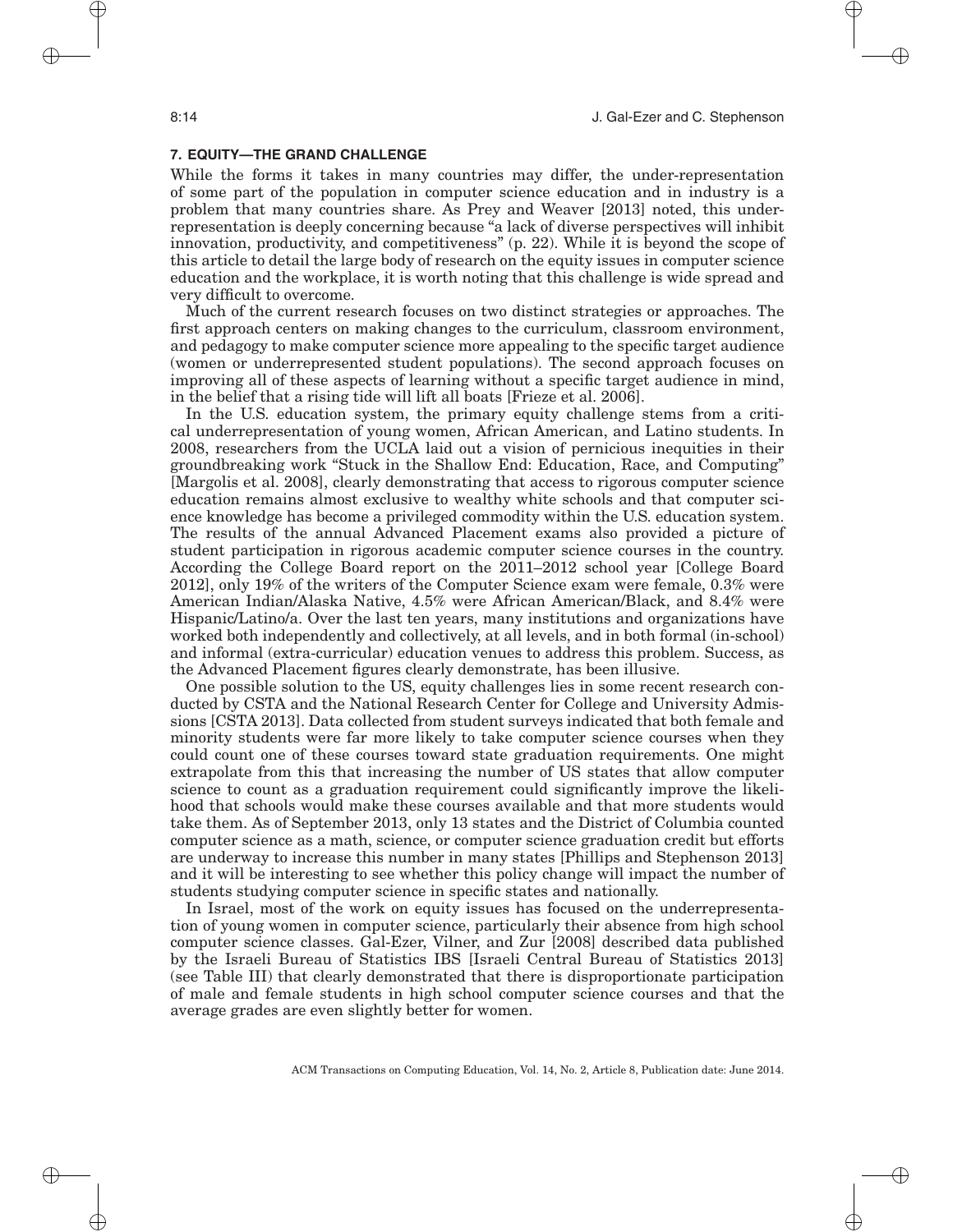| Year | Number of Students |             | Final Average Grade (0-100) |       |
|------|--------------------|-------------|-----------------------------|-------|
|      | Men                | Women       | Men                         | Women |
| 2003 | 5343<br>68%        | 2498<br>32% | 89.08                       | 89.54 |
| 2004 | 4608<br>68%        | 2188<br>32% | 88.04                       | 88.48 |
| 2005 | 3883<br>$69\%$     | 1774<br>31% | 88.57                       | 88.82 |

Table III. Students and Average Grades in the Computer Science Matriculation Exams

At the request of one of the authors of this article the Israeli Bureau of Statistics provided new data relating to the years 1995–2010 and this new data confirms that the final average grades of the matriculation exams shown in Table III are consistent over the years.

The IBS data further demonstrates that studying computer science in high school impacts educational decisions taken later by the graduates and can perpetuate the underrepresentation of women in higher education and industry. It shows that students who do not take computer science courses in high school are less likely to study computer science at university, and this is especially true for women. (Details regarding the new data provided by the IBS will be presented in a future paper.)

### **8. SHARED CHALLENGES AND SIGNS OF PROGRESS**

The place of computer science within the middle school and high school curriculum is in flux in many countries as policy makers and educators struggle to understand what knowledge and skills today's students require. While some countries are making aggressive moves to ensure that computer science is part of the "academic core" for all students, other countries struggle to move forward in their understanding of what the discipline is and how important it is compared to other academic subjects.

As indicated in the previous sections, Israel's highly centralized education system enables the development and implementation of national-level policies and resources that may provide for a more comprehensive and consistent approach to computer science education. This centralization however, does not protect computer science from shifting governmental education priorities and the need to constantly reassert that computer science should be treated on par with other scientific disciplines. And despite the Ministry of Education's commitment to keeping the curriculum up-to-date and relevant, this attention has not led to a decision to make the study computer science in high school mandatory for all students.

The decentralized education system in the US also has both benefits and drawbacks. Because states and schools are free to develop and offer courses and set graduation requirements based largely upon local needs, exemplary computer science programs have been allowed to flourish in some schools despite the fact that computer science is not considered part of the academic core. The change process for individual schools and teachers may also be more agile. The commitment to local autonomy, however, makes it difficult to achieve the kind of systemic national leap forward in computer science education happening in the UK [Burns 2013] and in other countries.

Despite these systemic differences, Israel and the US share a number of common or similar characteristics with regard to computer science education. As Table IV shows, the similarities are most clearly illustrated by the goals implicit in the previously referenced curriculum and standards documents.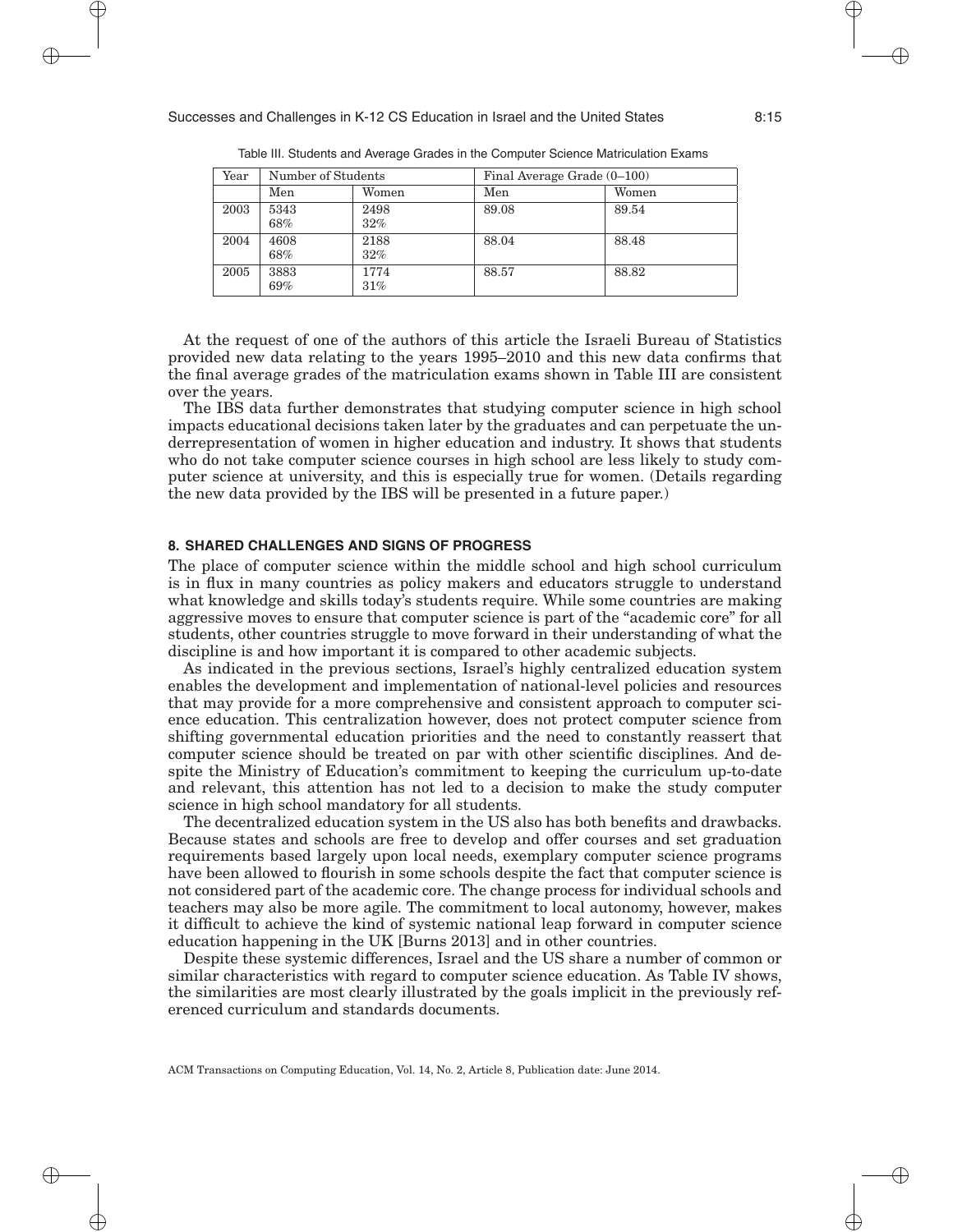|                                                              | <b>United States</b>                                                                              | <b>Israel</b>                                                                                                                |
|--------------------------------------------------------------|---------------------------------------------------------------------------------------------------|------------------------------------------------------------------------------------------------------------------------------|
| Computer science as a discipline<br>and its place in schools | Computer Science considered<br>part of STEM (Science,<br>Technology, Engineering,<br>Mathematics) | On the same par as Biology,<br>Chemistry, Physics                                                                            |
| Curriculum/standards content                                 | Focus on Computational<br>Thinking Concept-based<br>student outcomes                              | Algorithmic thinking; key<br>concept, lasting concepts                                                                       |
| The importance of both theory<br>and practice                | Computing practice and<br>Programming                                                             | The Zipper Principle<br>Well maintained computer Lab                                                                         |
| <b>Teacher preparations and</b><br>qualifications            | Calls for more rigorous and<br>consistent teacher<br>certification/licensure                      | Formal computer science<br>education requirements;<br>Teacher preparation programs;<br>Teacher certification<br>requirements |

Table IV. Common Goals and Themes in the U.S. and Israel

Israel and the US also share a number of challenges that the authors believe are likely to be encountered by other countries as well. These include the following:

- the lack of understanding of computer science as a scientific discipline;
- a curriculum that must be constantly reviewed and revised;
- a curriculum that engages *all* students;
- ensuring that teachers have the technical knowledge, content knowledge, and pedagogical knowledge needed to teach computer science;
- providing ways for teachers to continually refresh and upgrade their knowledge;
- providing schools with access to the hardware, software, and resources they require in order to teach a rigorous, up-to-date computer science curriculum.

Although they may not have yet addressed all of these issues, there is evidence that several countries are moving in a positive direction. Indications of this progress include3 the following:

- new national and local curricula focusing on fundamental computer science concepts,
- an increased emphasize on computational/algorithmic thinking,
- new pedagogies aimed at making computer science more attractive to all students including women and underrepresented minority students,
- ongoing updates to standards and curricula,
- increased discourse on computer science teacher preparation and certification,
- the growth of computer science teachers' communities and their efforts to develop standards and curricula, provide professional development, encourage innovation and continued learning, disseminate resources and best practices, and advocate for more and better computer science education.

Education is a complex environment in every country and the pressures on policy makers and administrators are extreme. If the indicators we have listed and additional positive steps to increase student access to rigorous computer science are to continue, then computer science researchers and educators must work together. This is our duty and we are the only people who can make things happen.

 $3$ New Zeeland Digital Technologies guidelines: dtg.tki.org.nz/; The Australian Curriculum: Australian Curriculum Technologies: http://www.australiancurriculum.edu.au/technologies/rational-aims/technologies; The CSTA K-12 Standards: [csta.acm.org/curriculum/sub/k12standards.html.](csta.acm.org/curriculum/sub/k12standards.html)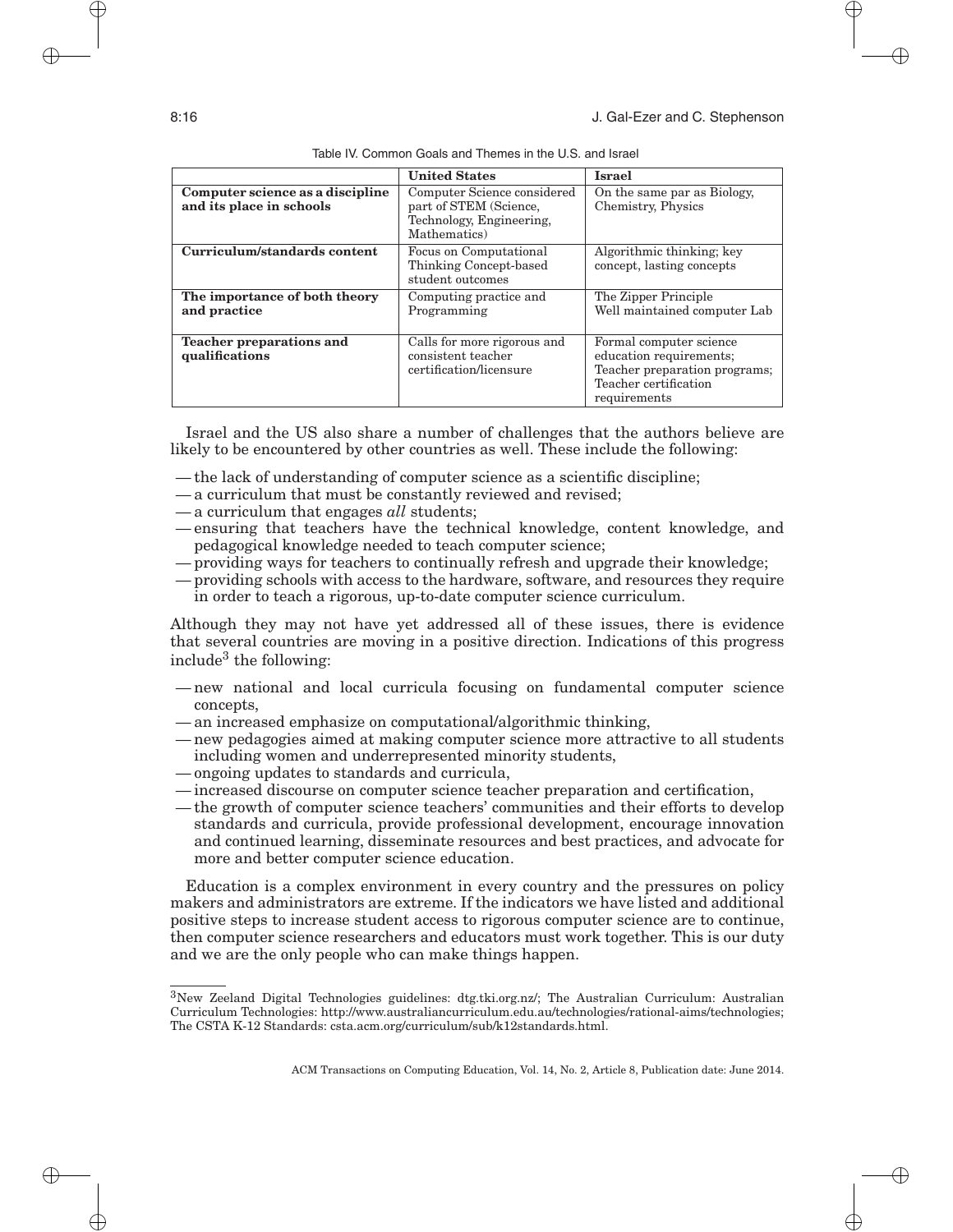### **REFERENCES**

- Armoni, M. and Gal-Ezer, J. 2005a. Teaching reductive thinking. *Math. Computer Educ. 39*, 2, 131–142.
- Armoni, M., Gal-Ezer, J., and Hazzan, O. 2006. Reductive thinking in computer science. *Computer Sci. Educ. 16*, 4, 281–301.
- Armoni, M., Gal-Ezer, J., and Tirosh, D. 2005b. Solving problems reductively. *J. Educ. Computing Research 32*, 2, 113–129.
- Burns, J. 2013. School ICT to be replaced by computer science program. BBC News: Education and Family. http://www.bbc.co.uk/news/education-16493929.
- College Board. 2012. Report to the Nation. http://media.collegeboard.com/digitalServices/pdf/ap/rtn/9th-annual/9th-annual-ap-report-subjectsupplement-computer-science-a.pdf.
- College Board. 2013a. Computer Science A Course Description.
- http://apcentral.collegeboard.com/apc/public/repository/ap-computer-science-course-description.pdf.

College Board. 2013b. Computer Science Principles. http://www.collegeboard.com/html/computerscience/.

- CSTA. 2012.Computer science in K–8: Building a strong foundation. Computer Science Teachers Association, New York, NY.
- CSTA. 2013. Computer science teachers association annual research report 2013. Computer Science Teachers Association and the National Research Center for College and University Admissions, New York, NY.
- CSTA. Comparison Results for the 2005, 2007, 2009, 2011, and 2013 National secondary school computer science survey. http://csta.acm.org/Research/sub/HighSchoolSurveys.html.
- Frieze, C., Hazzan, O., Blum, L., and Dias, M. B. 2006. Culture and environment as determinants of women's participation in computing: Revealing the women-CSfFit. In *Proceedings of the 37th Technical Symposium on Computer Science Education (SIGCSE'06)*. 22–26.
- Gal-Ezer, J. and Harel, D. 1999. Curriculum and course syllabi fro high-school computer science program. *Computer Sci. Educ. 9*, 2, 114–147.
- Gal-Ezer, J. and Zur, E. 2007. Reaching out to CS teachers: Certification via distance learning. *Math. Computer Educ. 41*, 3, 250–265.
- Gal-Ezer, J., Beeri, C., Harel, D., and Yehudai, A. 1995. A high-school program in computer science. *Computer 28*, 10, 73–80.
- Gal-Ezer, J., Vilner, T., and Zur, E. 2008. Once she makes it, she's there!: A case study. *Computer Sci. Educ. 18*, 1, 17–29.
- Gal-Ezer, J. and Zeldes, A. 2000. Teaching software designing skills. *Computer Sci. Educ. 10*, 1, 25–38.
- Gal-Ezer, J. and Harel, D. 1998. What (else) should CS educators know? *Commun. ACM 41*, 9, 77–84.
- Hazzan, O., Gal-Ezer, J., and Blum, L. 2008. A model for high school computer science education: The four key elements that make it! In *Proceedings of the 39th Technical Symposium on Computer Science Education*. 281–285.
- Hazzan, O., Gal-Ezer, J., and Ragonis, N. 2010. How to establish a computer science teacher preparation program at your university, The ECSTPP workshop. *ACM Inroads Mag. 21*, 1, 35–39.
- Hazzan, O., Lapidot, T., and Ragonis, N. 2011. *Guide to Teaching Computer Science*. Springer.
- Hubwieser, P., Armoni, M., Brinda, T., Dagiene, V., Diethelm, I., Giannakos, M., Knobelsdorf, M., Magenheim, J., Mittermeir, R., and Schubert, S. 2011. Computer science/informatics in secondary education. In *Proceedings of the 16th Annual Conference Reports on Innovation and Technology in Computer Science Education - Working Group Reports*, L. Adams and J. J. Jurgens Eds., ACM, New York.
- Informatics Europe and ACM Europe Working Group on Informatics Education. 2013. *Informatics Education: Europe Cannot Afford To Miss the Boat*. ACM, New York.
- Israeli Central Bureau of Statistics Website: http://www.cbs.gov.il.
- Israeli Ministry of Education: Computer Science and Information Technologies. 2013.
- http://www.csit.org.il/Default.aspx?MenuShow=TOCHNITLIM.
- Margolis, J., Estrella, R., Goode, J., Jellison Holme, J., and Nao, K. 2008. *Stuck in the Shallow End: Education, Race, and Computing*. MIT Press, Cambridge, MA.
- Meerbaum–Salant, O. and Hazzan, O. (2008). Challenges in mentoring software development projects in the high school: Analysis according to Shulman's teacher knowledge base model. *J. Computers Math. Sci Teaching 28*, 1, 23–43.
- Merrit, S., Bruen, C., East, P., Grantham, D., Rice, C., Proulx, V., Segal, G., and Wolf, C. 1994. *ACM Model High School Computer Science Curriculum*. ACM, New York.

ACM Transactions on Computing Education, Vol. 14, No. 2, Article 8, Publication date: June 2014.